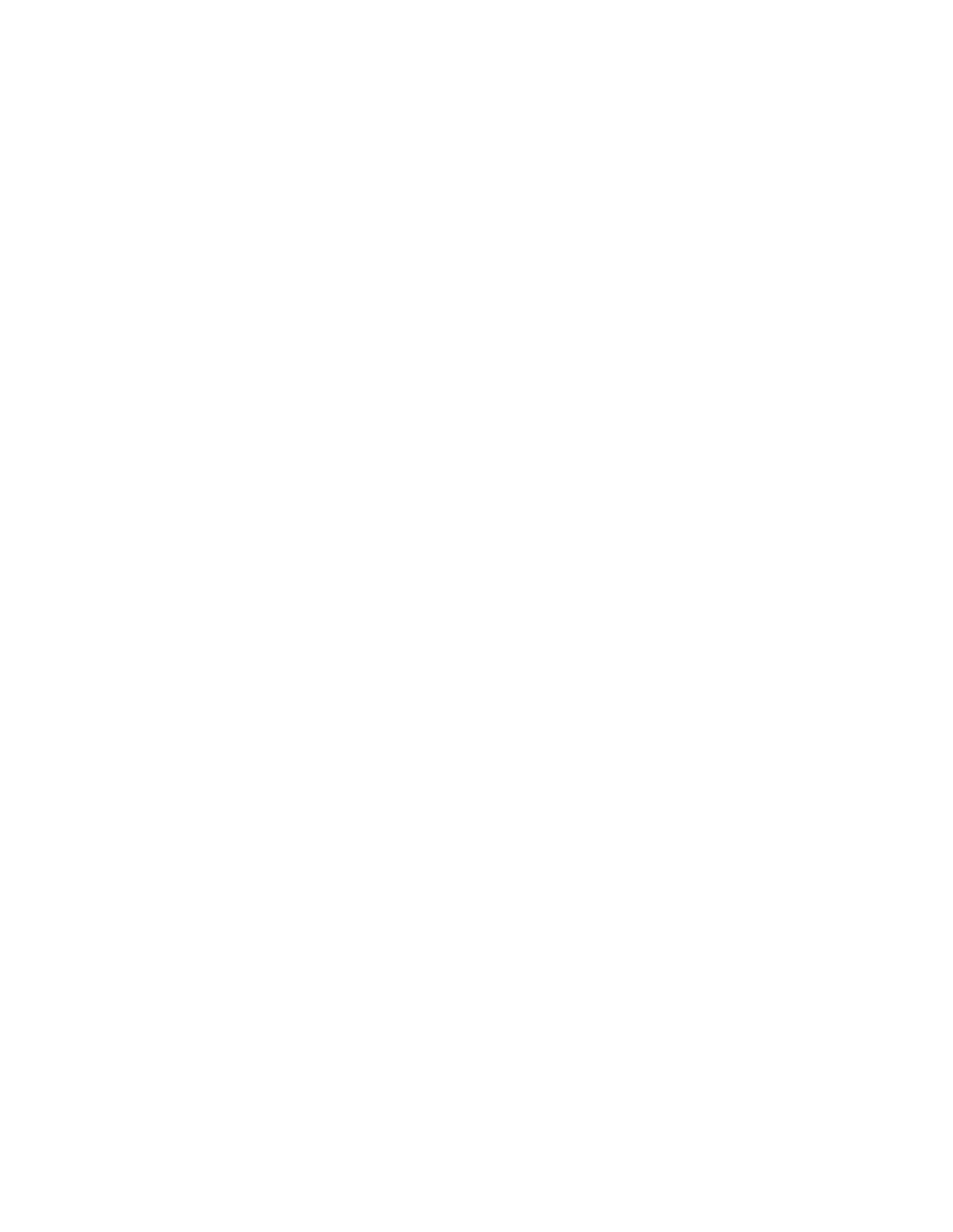Department of Veterans Affairs Manuscript Communication of Veterans Affairs Manuscript V Veterans Health Administration Washington, DC 20420 **June 29, 1993** 

 1. Transmitted is a revision to Department of Veterans Affairs, Veterans Health Administration Manual M-2, "Clinical Programs," Part X, "Mental Health and Behavioral Sciences," formerly entitled "Psychiatry, Neurology and Psychology Service."

2. Principal changes are:

 This is a complete revision of M-1, Part X, which has incorporated all of M-2, Part XXI, "VA Drug Dependence Treatment Program."

3. Filing Instructions

| Remove pages     | Insert pages     |
|------------------|------------------|
| Cover through vi | Cover through    |
| 1-1 through 7-3  | 1-1 through 4E-6 |

4. RESCISSIONS: M-2, Part XXI, dated November 1, 1973 (Cancel RPC: 1145); M-2, Part X, dated April 23, 1965, and changes 1 through 9 thereto.

> James W. Holsinger, Jr., M.D. Under Secretary for Health

Distribution: RPC: 1033 FD

Printing Date: 7/93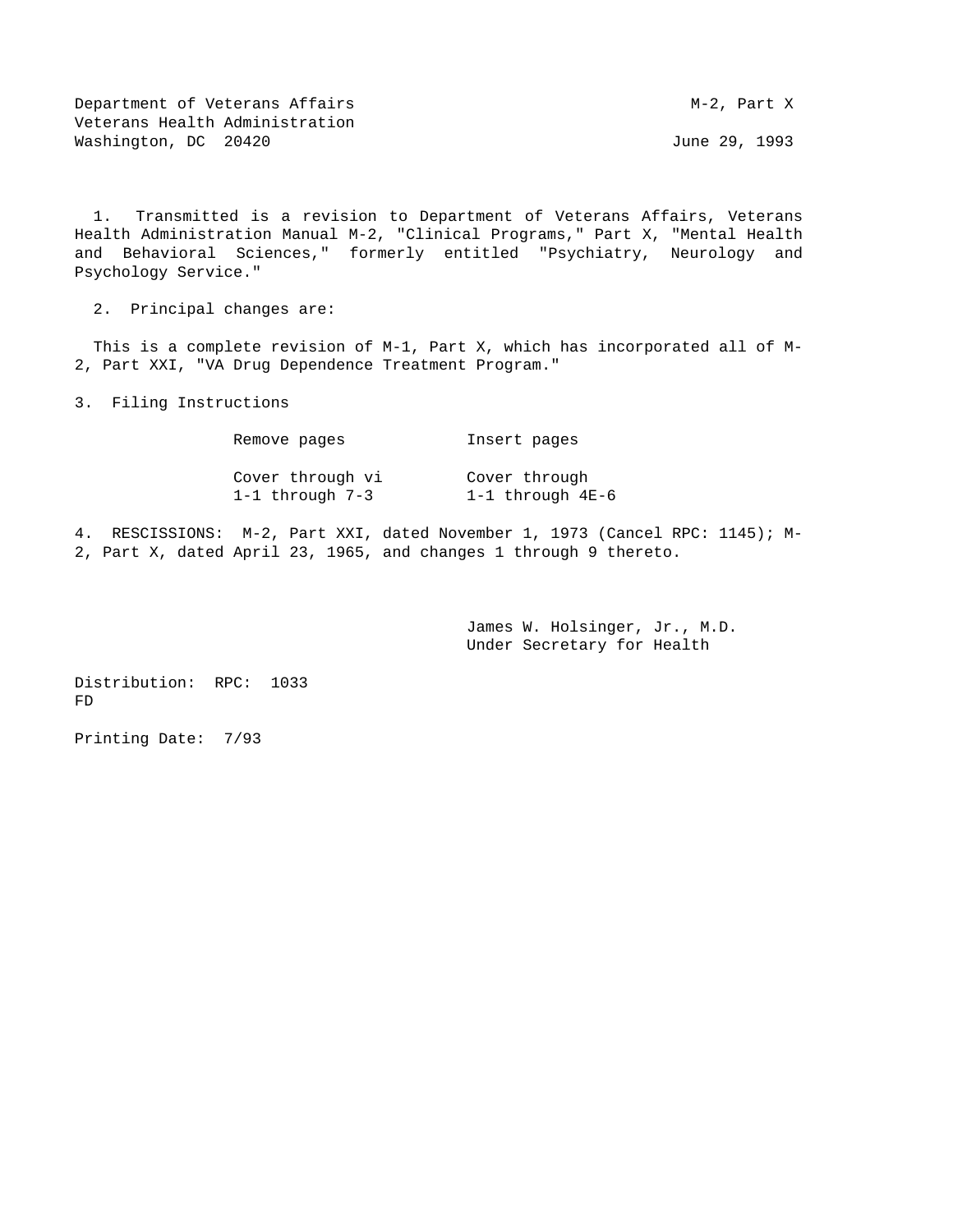### DEPARTMENT OF VETERANS AFFAIRS

### **CLINICAL PROGRAMS**

MENTAL HEALTH AND BEHAVIORAL SCIENCES SERVICE

M-2, Part X Veterans Health Administration June 29, 1993 Washington, DC 20420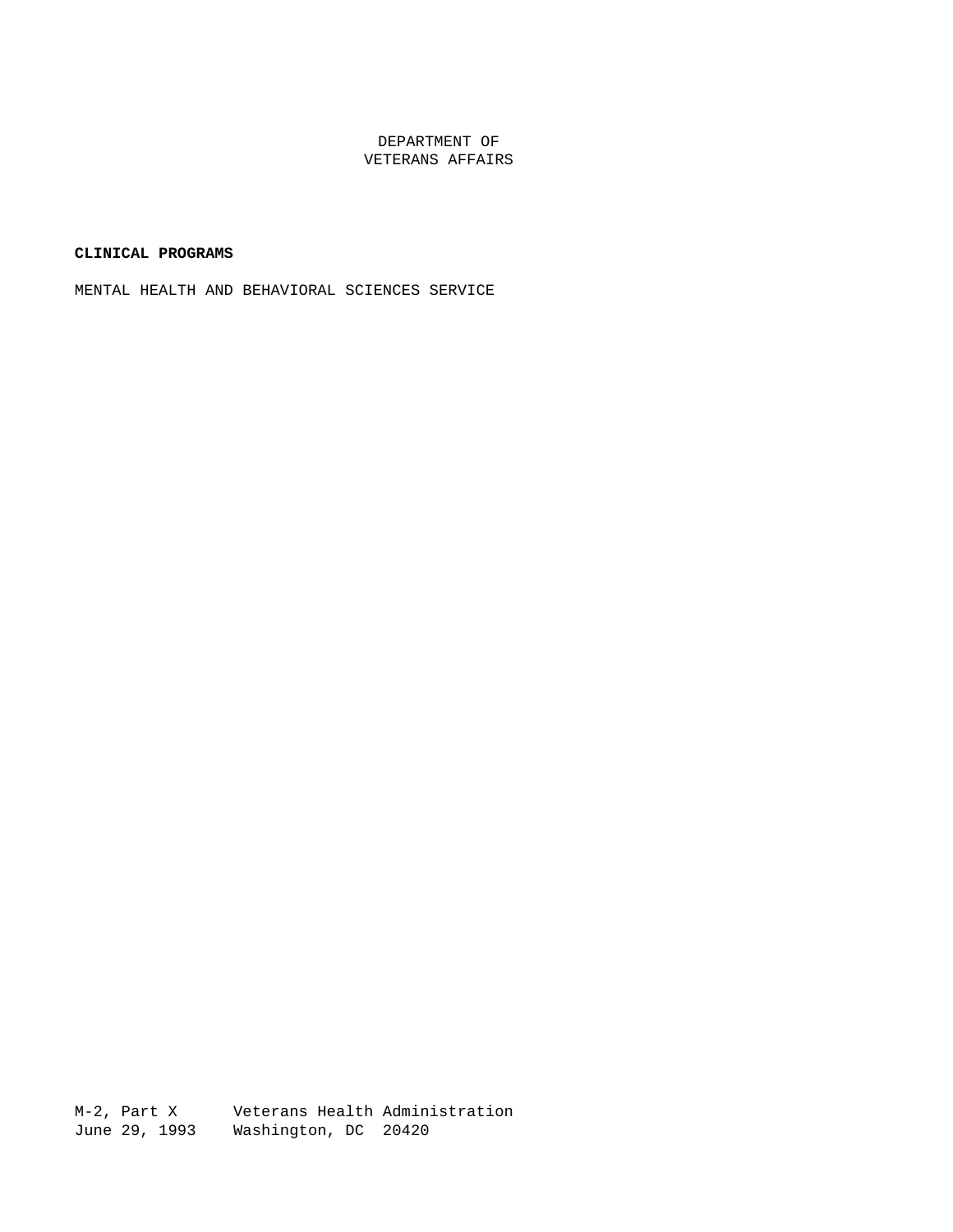Department of Veterans Affairs Veterans Health Administration Washington, DC 20422

June 29, 1993

 Department of Veterans Affairs Veterans Health Administration manual M-2, "Clincial Programs," Part X, "Mental Health and Behavioral Sciences," is published for the compliance of all concerned.

> James W. Holsinger, Jr., M.D. Under Secretary for Health

Distribution: RPC: 1033

Printed 7/93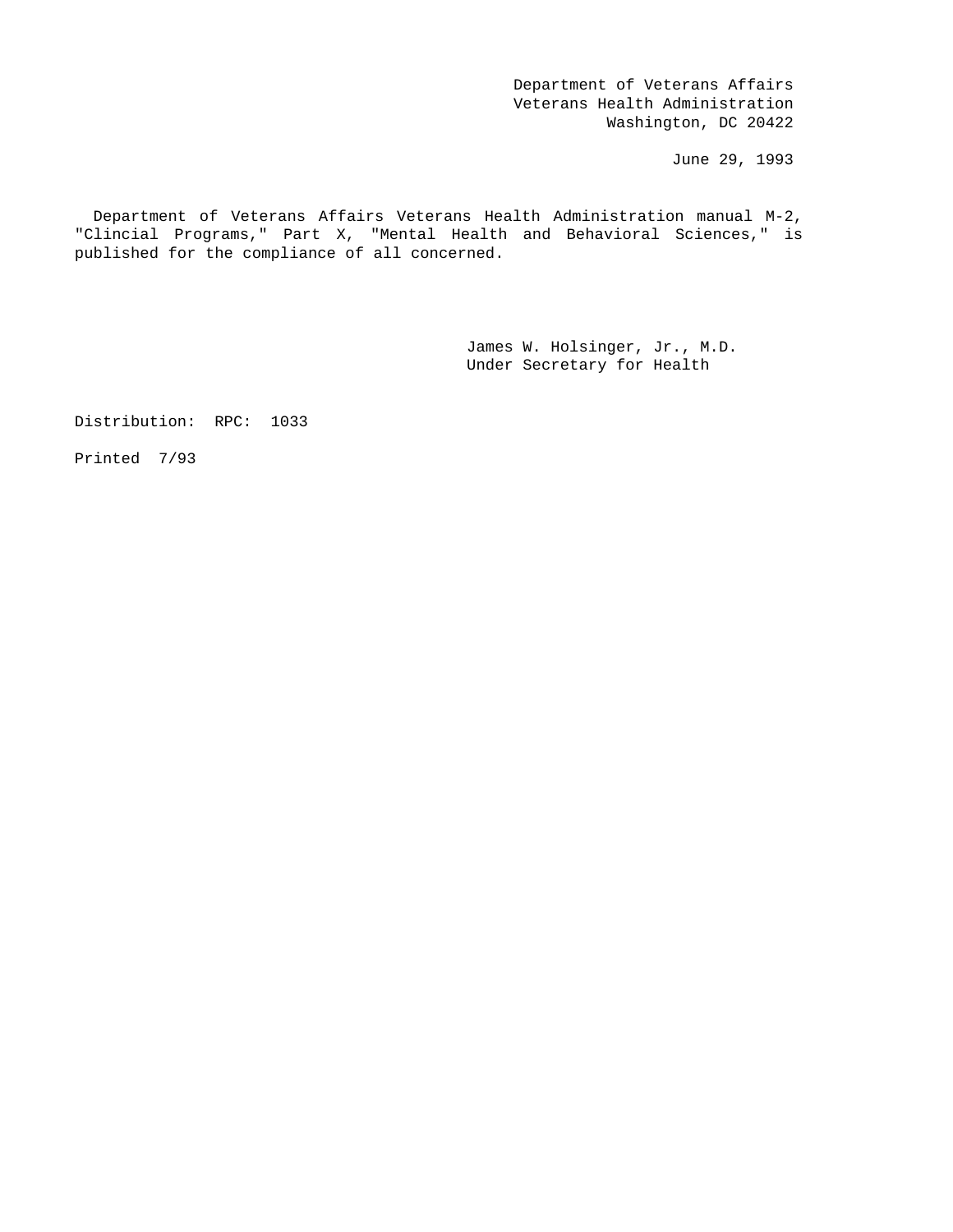#### FORWARD

 This Clinical Programs manual for the Mental Health and Behavioral Sciences Service provides policy for the Psychiatry and Psychology Services, and for the Mental Health Programs in medical facilities of VA (Department of Veterans Affairs). Many other VA directives and guidelines provide structure for integration of the many components of the unit providing services; some have been cross-referenced herein because of particular relevance to the care of veterans with mental health problems. Service chiefs should become familiar with the overall management requirements.

 VA is a large, diverse health care system that must adapt, create, lead, and innovate or it will not meet the needs of veterans through the next few decades. VA strongly encourages the creation of new, innovative programs directed toward meeting rapidly changing patient needs. Nothing in this manual should be seen as inhibiting such creativity.

 A series of program guides, published separately, which contain more detailed suggestions are:

Overview of Mental Health Treatment Programs Program Guide, G-19, M-2, Part X

Inpatient Psychiatry Program Guide Program Guide G-13, M-2, Part X

Day Hospital Organization and Therapeutic Programming Program Guide, G-9, M-2, Part X

Day Treatment Center Organization and Therapeutic Programming Program Guide, G-10, M-2, Part X

Mental Health Clinic Program Guide G-11, M-2, Part X

Alcohol Dependence Treatment Program Guide G-12, M-2, Part X

Drug Dependence Treatment Program Guide, G-1, M-2, Part XXI

Management of the Violent and Suicidal Patient Program Guide G-15, M-2, Part X

Counseling Psychology Program Guide G-17, M-2, Part X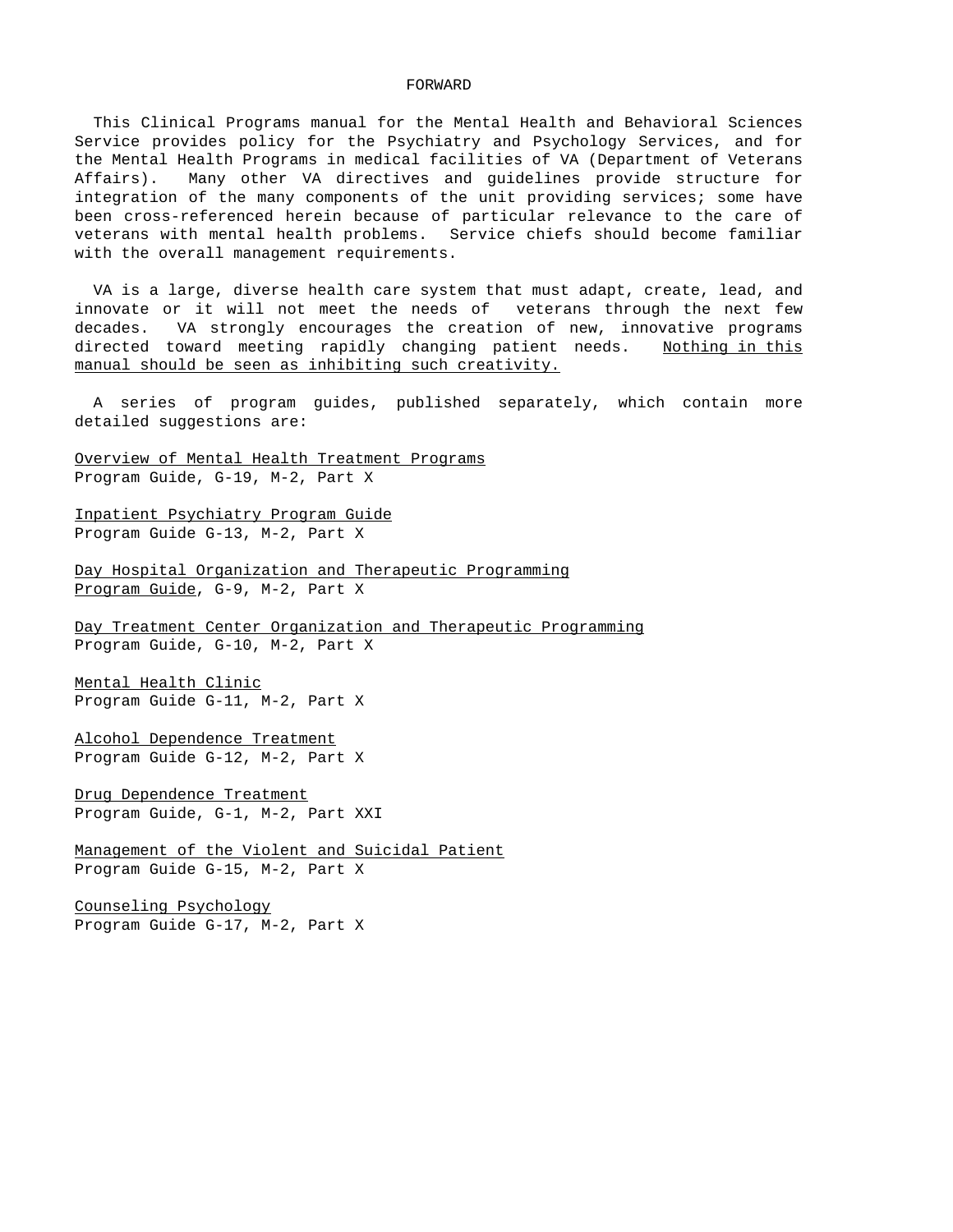# CHAPTERS

- 1. ORGANIZATION
- 2. GENERAL ADMINISTRATION
- 3. MENTAL HEALTH PROGRAMS
- 4. REPORTS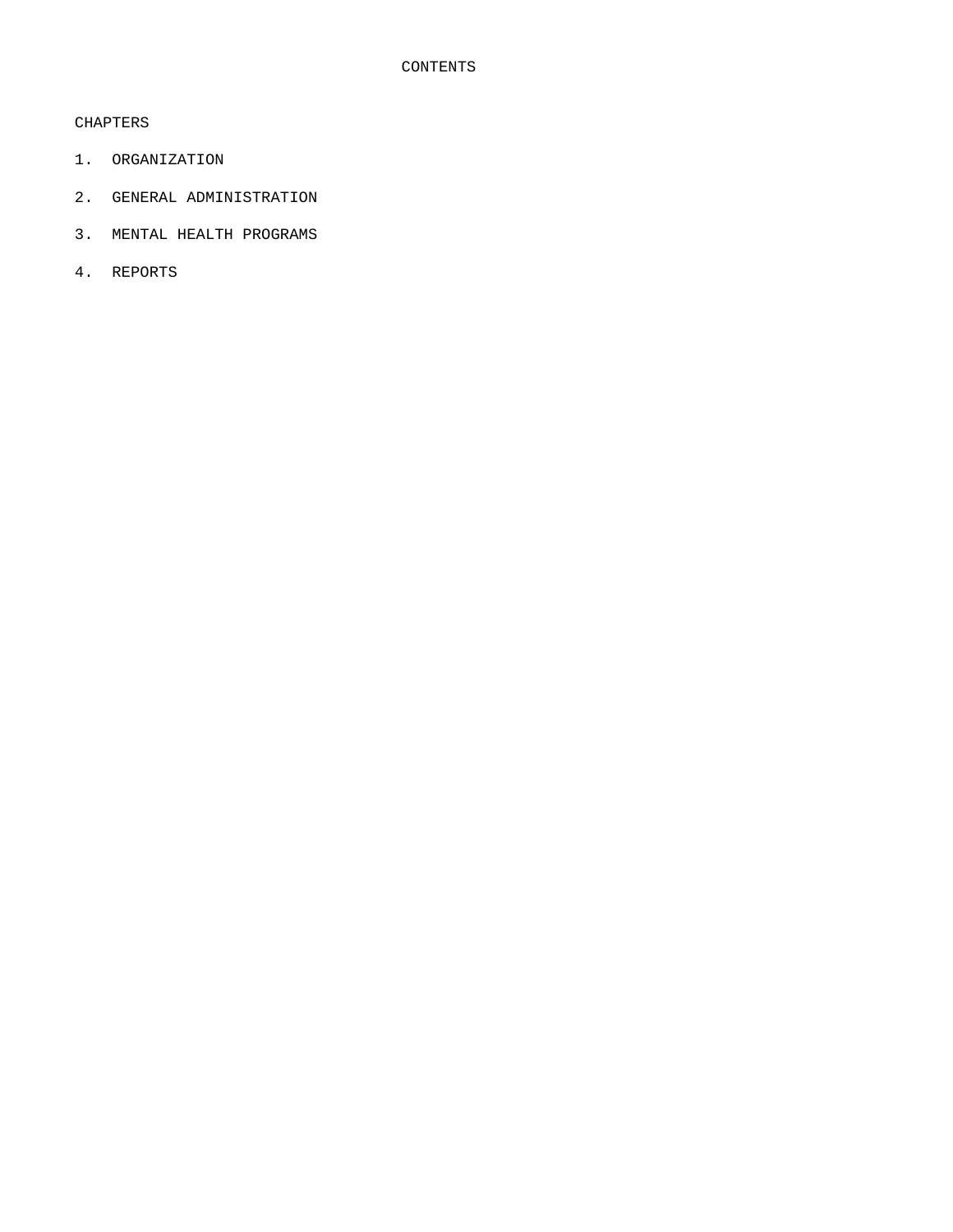### **RESCISSIONS**

The following material is rescinded:

### 1. **Complete Rescissions**

### a. **Manuals**

 M-2, part X, dated November 4, 1955. M-2, part XVI, dated July 18, 1955. M-10-11, Section XXI. M-2, Part X, dated April 23, 1965, changes 1 through 9. M-2, Part XXI, dated November 1, 1973.

# b. **Circulars/Directives**

 10-87-81 10-87-31 10-87-52 10-87-77 10-88-123 10-89-23 10-89-37 10-91-032 10-91-114 10-92-027 10-92-060

# 2. **Partial Rescissions**

# a. **Manuals**

 M-2, Part I, paragraphs 7.02c and d. M-2, Part X, Change 9, 4.09 (on MHC's, DTC's reports). M-2, Part X, Chapter 3, pages 3-21 and 3-22, dated June 29, 1993

# b. **Interim Issues**

 II 10-68-38, paragraphs d4, j, and k II 10-68-39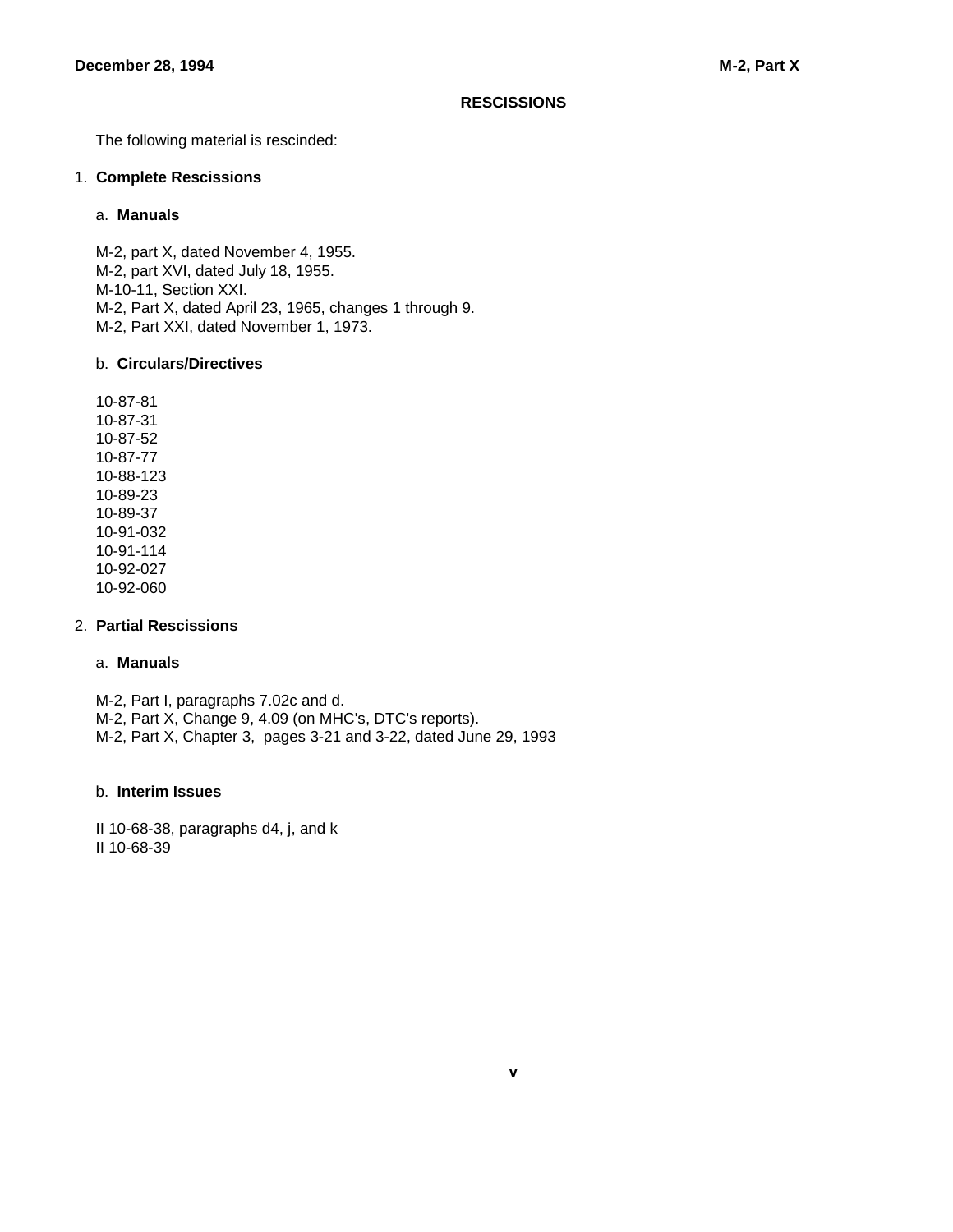### CONTENTS

# CHAPTER 1. ORGANIZATION

### PARAGRAPH PAGE

# SECTION I. VA CENTRAL OFFICE

| SECTION II. FIELD ORGANIZATION |
|--------------------------------|

| 1.07 Interdisciplinary Mental Health Team 1-11 |
|------------------------------------------------|
|                                                |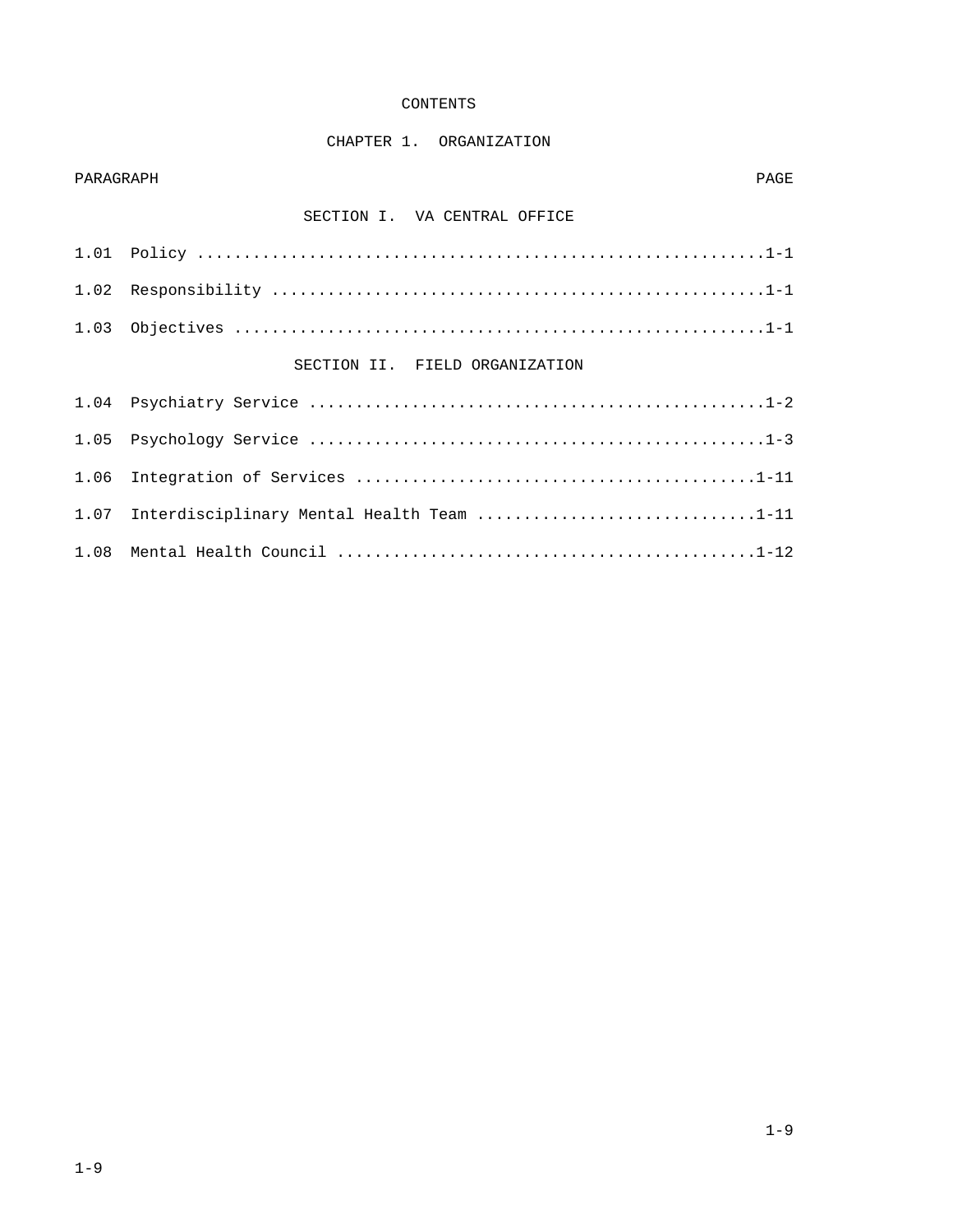#### CHAPTER 1. ORGANIZATION

#### SECTION I. VA CENTRAL OFFICE

1.01 POLICY

 All VA (Department of Veterans Affairs) medical facilities will provide for inpatient and ambulatory and/or outpatient treatment programs for eligible veteran beneficiaries suffering from mental or substance abuse disorders, or from the biobehavioral complications of a medical or surgical affliction, to the extent that the facility's mission and resources permit.

### 1.02 RESPONSIBILITY

 a. Staff responsibility for all Psychiatry and Psychology Services in VHA (Veterans Health Administration) rests in the Mental Health and Behavioral Sciences Service.

 b. The Director, Mental Health and Behavioral Sciences Service, will have available such resources in the professions of psychiatry and psychology as are required to:

(1) Plan and monitor mental health services;

 (2) Provide advice on personnel selections, training, and overall supervision;

 (3) Assist in development, implementation, and assessment of quality management activities; and

 (4) Maintain relationships with the respective professional and other relevant organizations at the national level and with other professional and administrative services at VA Central Office.

 c. The Director, Mental Health and Behavioral Sciences Service, has the overall VA Central Office responsibility and professional direction of:

- (1) Compensated Work Therapy,
- (2) Incentive Therapy,
- (3) Vocational Rehabilitation Therapy, and
- (4) Vocational Case Management Programs.

 d. The Director, Mental Health and Behavioral Sciences Service, must maintain close liaison and coordination with other appropriate services.

### 1.03 OBJECTIVES

Mental Health and Behavioral Sciences Service objectives are to provide:

 a. High quality, prompt and effective assessment, diagnoses and treatment for all eligible men and women veterans presenting with mental health disorders.

 b. Treatment and support for those veterans who recover sufficiently to return to the community, but who need further supervision of their health problems so that they may eventually recover, or lacking that, may continue living in the community with assistance of local and VA support structures.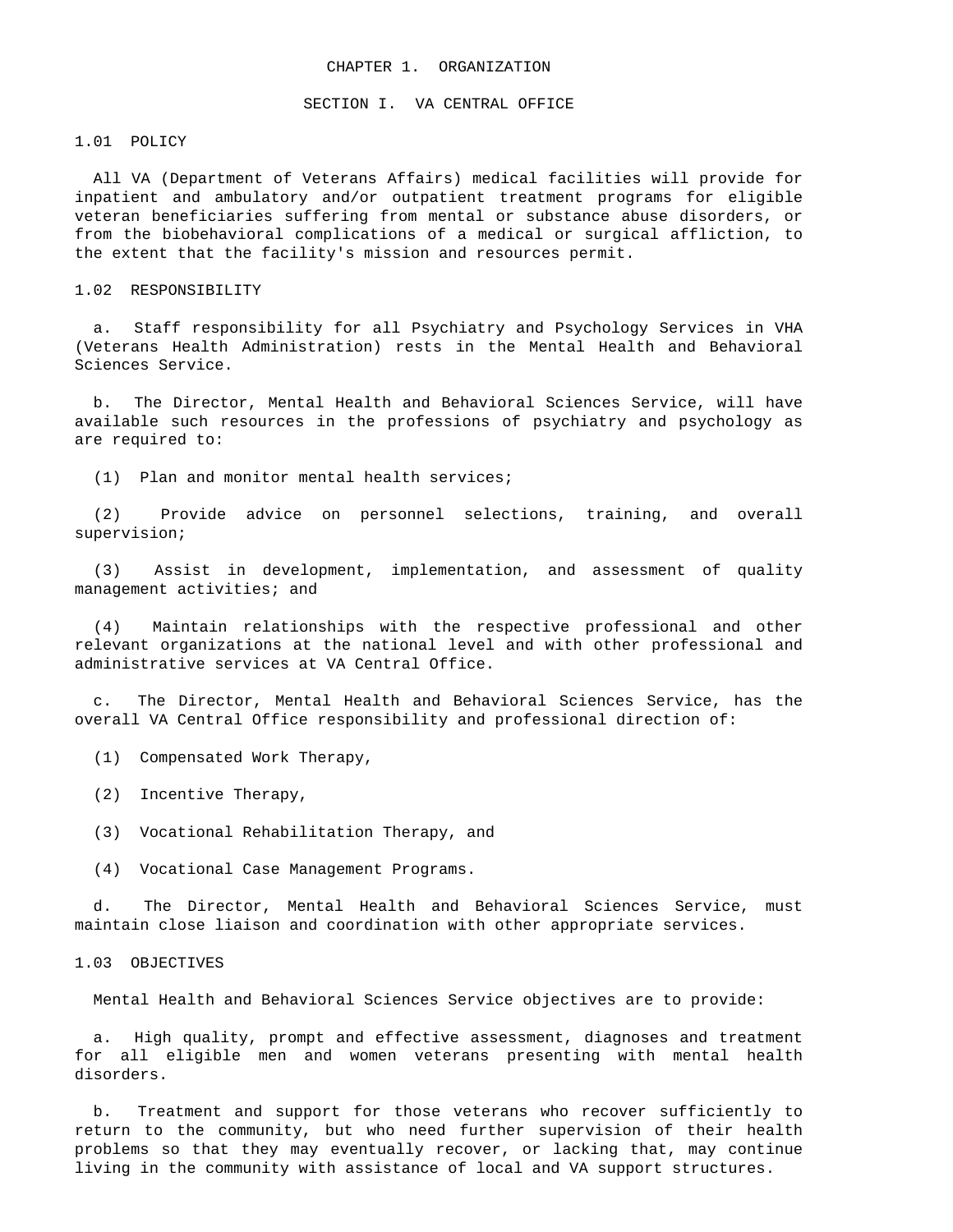c. Appropriate levels of care to those veterans who do not recover sufficiently to live independently in the community, but who may be helped to adjust at an optimum level with the support of VA services.

Such care and treatment services with full respect for the rights and dignity of patients, families and visitors.

#### SECTION II. FIELD ORGANIZATION

1.04 PSYCHIATRY SERVICE

a. Psychiatry Service is responsible for:

(1) The diagnosis and treatment of:

(a) Mental disorders,

(b) Alcohol dependence,

(c) Drug dependence and other substance use disorders, and

(d) Other serious behavioral disturbances.

 (2) The prompt response to requests for psychiatric consultation from other professional services.

b. A physician assigned to Psychiatry will be responsible for:

 (1) Performing or providing for appropriate histories, examinations and assessments, including physical examination(s).

(2) Developing an individualized treatment plan.

 (3) Providing or providing for medical and psychiatric treatments including prescription of medications.

 (4) Discharge of the patient when treatment (including rehabilitation) is terminated.

(5) Referral for aftercare services when appropriate.

 c. The Chief, Psychiatry Service, in each VA health care facility is responsible for:

 (1) Organizing policies, procedures, and programs that will provide high quality diagnosis, treatment, rehabilitation, and ongoing care of eligible patients with mental or emotional disorders or with psychiatric comorbidities.

 (2) Establishing a QM (Quality Management) Program and for documenting that all clinical staff within the Service have accurate, current clinical privileges.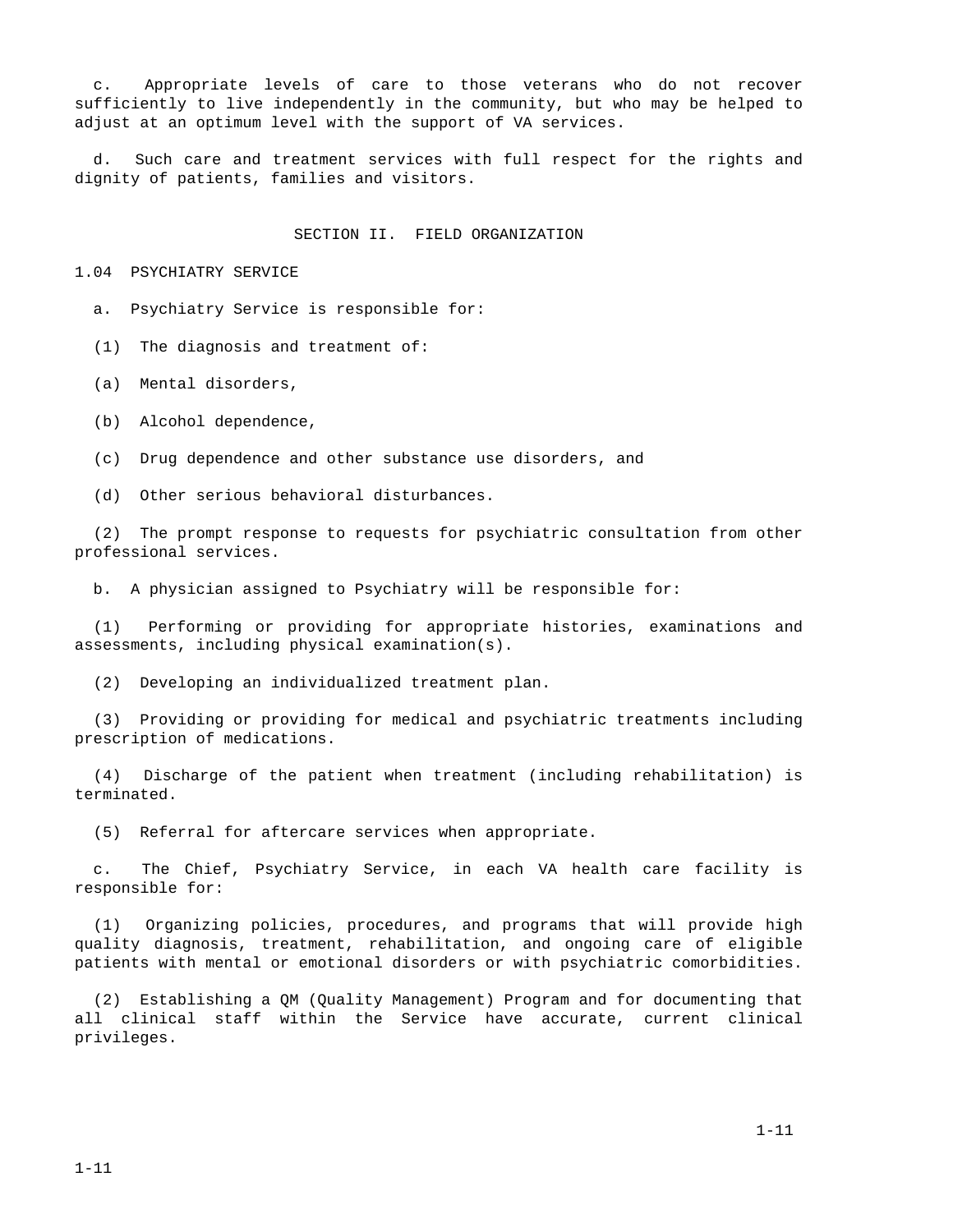(3) Staff educational programs, including the teaching of residents (M-3, Pt. I, Ch. 26), and of medical students, and the continuing education of permanent staff.

(4) Encouraging appropriate research and treatment outcome evaluation.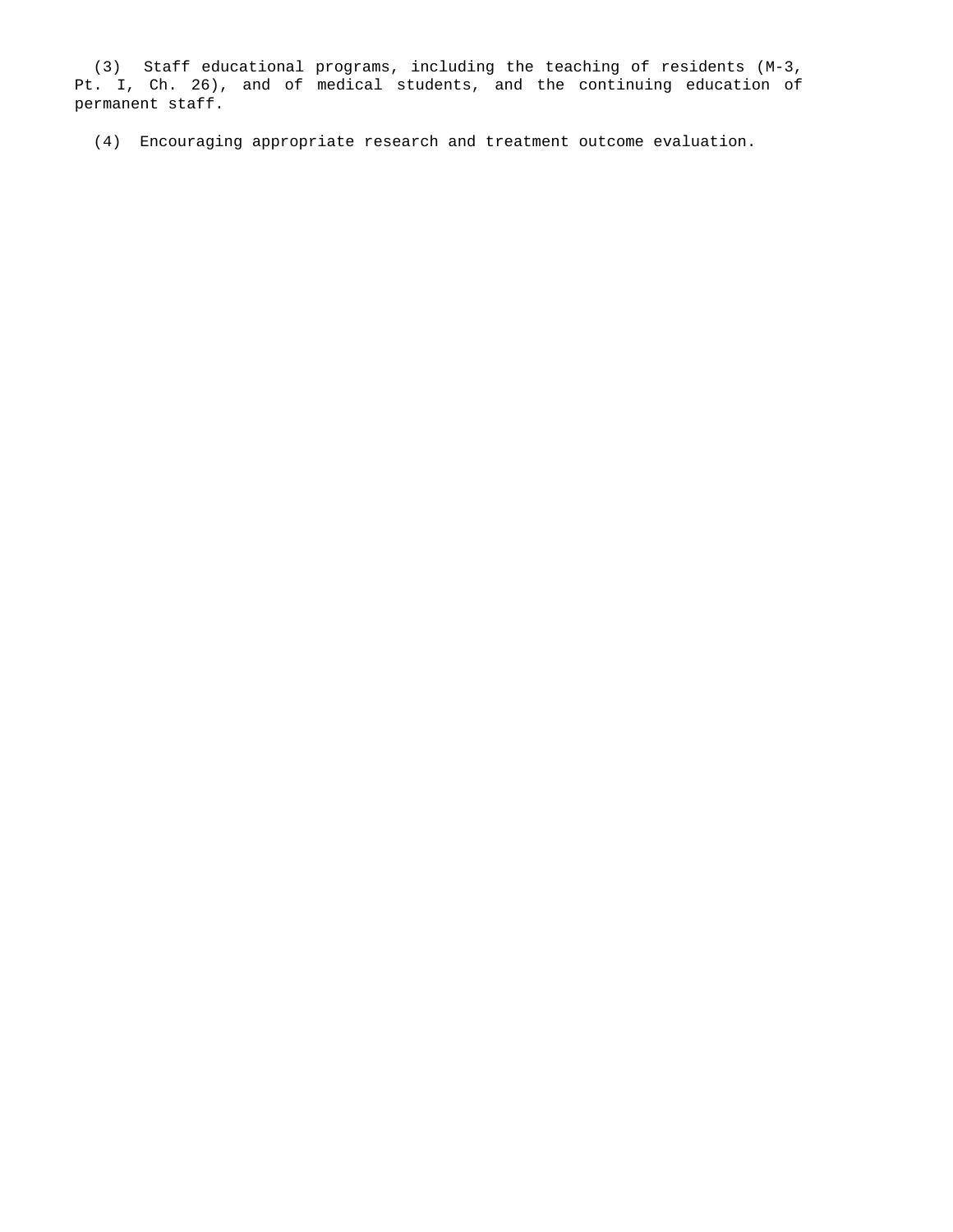(5) Encouraging interdisciplinary efforts to contribute to better patient care and to foster the advancement of medical knowledge and education.

 d. A Chief, Psychiatry Service, will preferably be a full-time employee, a diplomate of the specialty board in psychiatry, and acceptable to the Dean's committee in those VA medical centers affiliated with a school of medicine. NOTE: Part-time chiefs and those without specialty boards may be appointed with the understanding that they may be replaced with qualified full-time chiefs as they become available. Duties and responsibilities of part-time chiefs will be the same as full-time chiefs.

1.05 PSYCHOLOGY SERVICE

a. Policy

(1) Psychology as a health service profession is responsible for:

 (a) The application of scientific psychological principles to a wide range of health needs of veterans, family members and significant others, both within VA's facilities and in the community.

 (b) Providing comprehensive professional, scientific, and technical psychological services in:

- 1. Evaluation,
- 2. Diagnosis,
- 3. Treatment,
- 4. Rehabilitation,
- 5. Vocational counseling,
- 6. Vocational placement, and
- 7. Follow-up.

 (c) Initiating, administering, and participating in education and training programs.

(d) Initiating research evaluation and clinical studies.

(2) Direct health care services are provided through:

(a) Psychodiagnostic and assessment activities;

 (b) The entire range of psychological treatment and rehabilitation interventions;

 (c) Consultation and coordination with other related professional services; and

 (d) Administration, evaluation and leadership of programs designed to provide health services.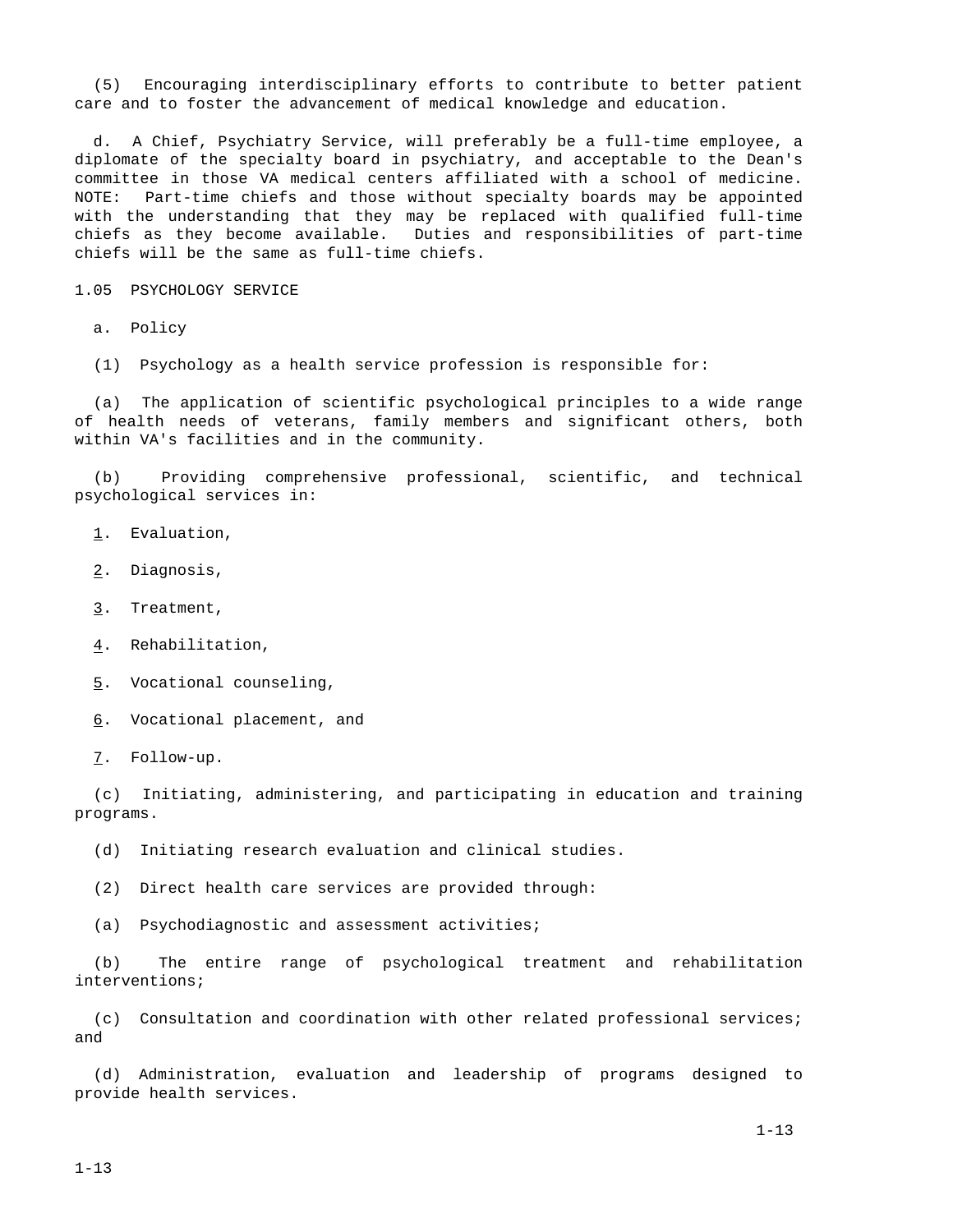(3) Psychologists participate in the education, training and development of professional, scientific, and administrative personnel. Research skills are applied to expand scientific knowledge which contributes to effective health care services.

 (4) The Psychology Program establishes and maintains effective liaison with government and private agencies in order to assist all veterans to achieve a higher level of functioning.

 (5) At all professional and administrative levels, steps are taken to ensure that the highest quality of service is being rendered and to guard the safety, comfort and dignity of those receiving psychological services. Psychology Service adheres to the ethical principles and other relevant guidelines of the profession.

b. Organizational Structure and Personnel

(1) All psychologists hired by the VHA must have:

 (a) A doctoral degree from an APA (American Psychological Association) approved program in Clinical Psychology, Counseling Psychology or other specialty in Psychology approved by VA.

(b) A VA, or other APA approved, internship.

 (c) A valid state license in the field of psychology. Each licensed psychologist with direct patient care responsibility will have on file a privileging statement confirming that the hiring requirements are met and specifying what professional psychological functions the psychologist may discharge in light of training and experience.

 (2) Psychology Service is administered by a Chief, Psychology Service, who is directly responsible to the Chief of Staff. The Chief, Psychology Service, is responsible for all activities of psychologists and other health care workers assigned to the facility Psychology Service.

 (3) Supervisory/administrative staff. In addition, to the Chief, defined supervision may be delegated to an Assistant Chief, Section Chief (clinical, counseling, behavioral medicine, etc.) and a Director of Training. NOTE: Psychologists may serve as chiefs and/or program coordinators of treatment programs that administratively fall under another Service.

 (4) Psychology Technicians, Vocational Rehabilitation Specialists, Health Science Specialists, Rehabilitation Technicians, and Addiction Therapists. Psychology technicians, vocational rehabilitation specialists, health science specialists, rehabilitation technicians, and addiction therapists may be employed within Psychology Service. They may provide a wide-range of psychological services for which their education, training and/or experience prepare them.

 c. Psychological Services. Psychologists develop and provide service, education, research, and training opportunities which contribute to the treatment, care, and well-being of veterans within VA facilities and in the community. The following psychological services will be integrated with each other and with the work of other professional disciplines and community resources.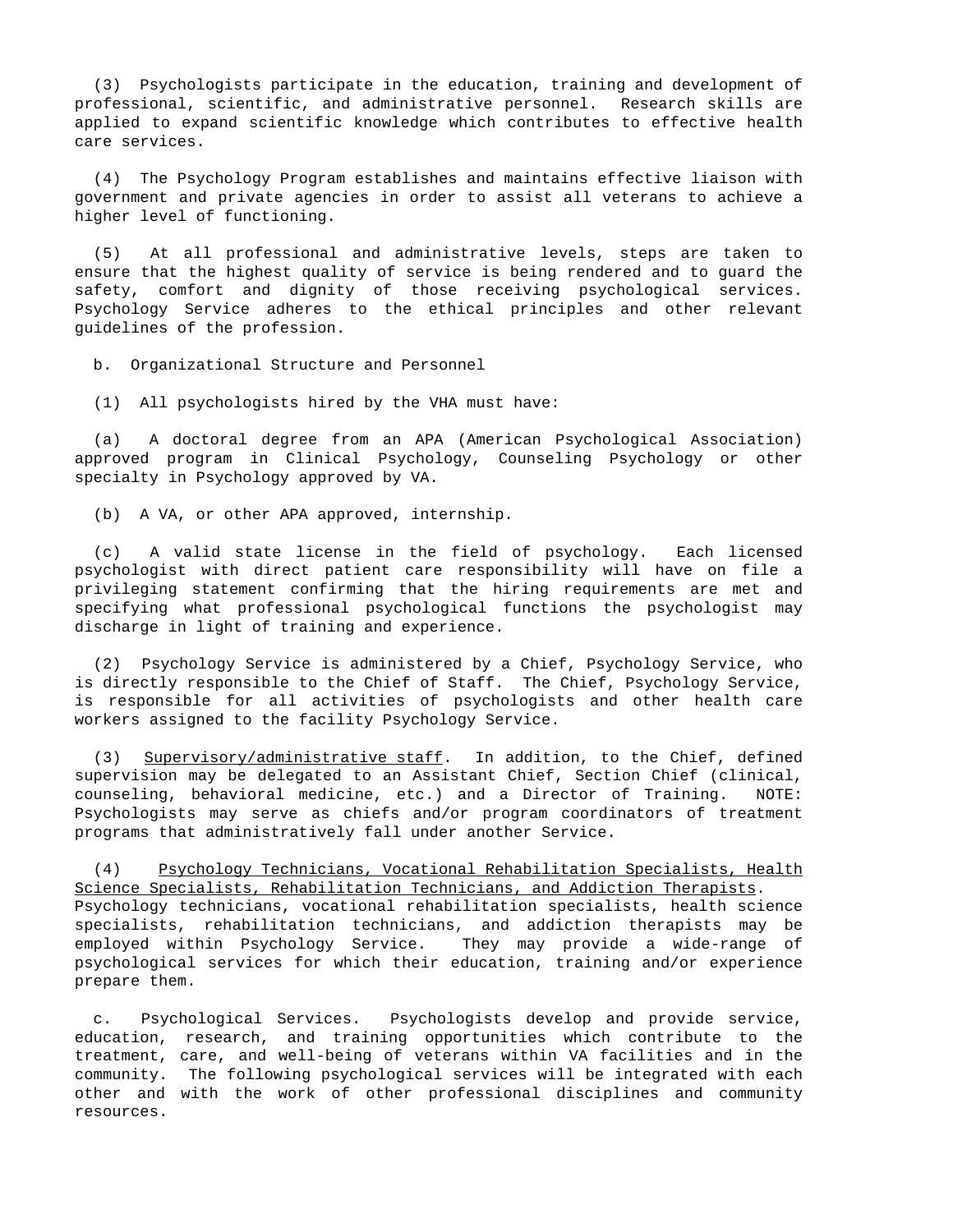#### (1) Assessment and Evaluation

 (a) Psychologists have developed and used a wide variety of tests, rating systems, interview and observational techniques, measuring instruments, and other procedures to accomplish assessments/evaluations.

 (b) Psychological assessment includes, but is not limited to, such patient care issues as:

1. Evaluation of intellectual functioning;

2. Assessment of personality;

3. Diagnosis of various disorders;

 4. Appraisal of impairment in thinking, memory, language, abstraction and other functions associated with integrity of the brain;

 5. Determination of vocational interests, skills, aptitudes, abilities as well as employability;

 6. Evaluation of potential for success of hospital and community rehabilitation plans; and

7. Evaluation of response to treatment programs.

 (c) Psychologists as specialists in assessment and evaluation will respond in a timely and appropriate manner to referrals from other professions.

 (d) Psychologists may utilize their assessment techniques to assist administrative and medical center management functions in the evaluation of medical center police officers and Employee Health Assistance Programs.

NOTE: The Chief, Psychology Service, will be responsible for all psychological testing conducted at the medical center.

(2) Psychological Interventions

 (a) Psychologists utilize and apply psychological principles to treat psychiatric and psychological disorders in accomplishing health rehabilitation objectives. Psychologists accomplish these goals in close collaboration with other professionals, administrative services, and appropriate community agencies.

 (b) The therapeutic process varies considerably in terms of duration and frequency depending upon the needs of the patient. Variations exist in terms of:

 1. The form of intervention (e.g., individual, group, couples, marital, and family),

2. Theoretical orientation, and

 3. The specialized procedures and techniques involved (e.g., hypnosis, biofeedback).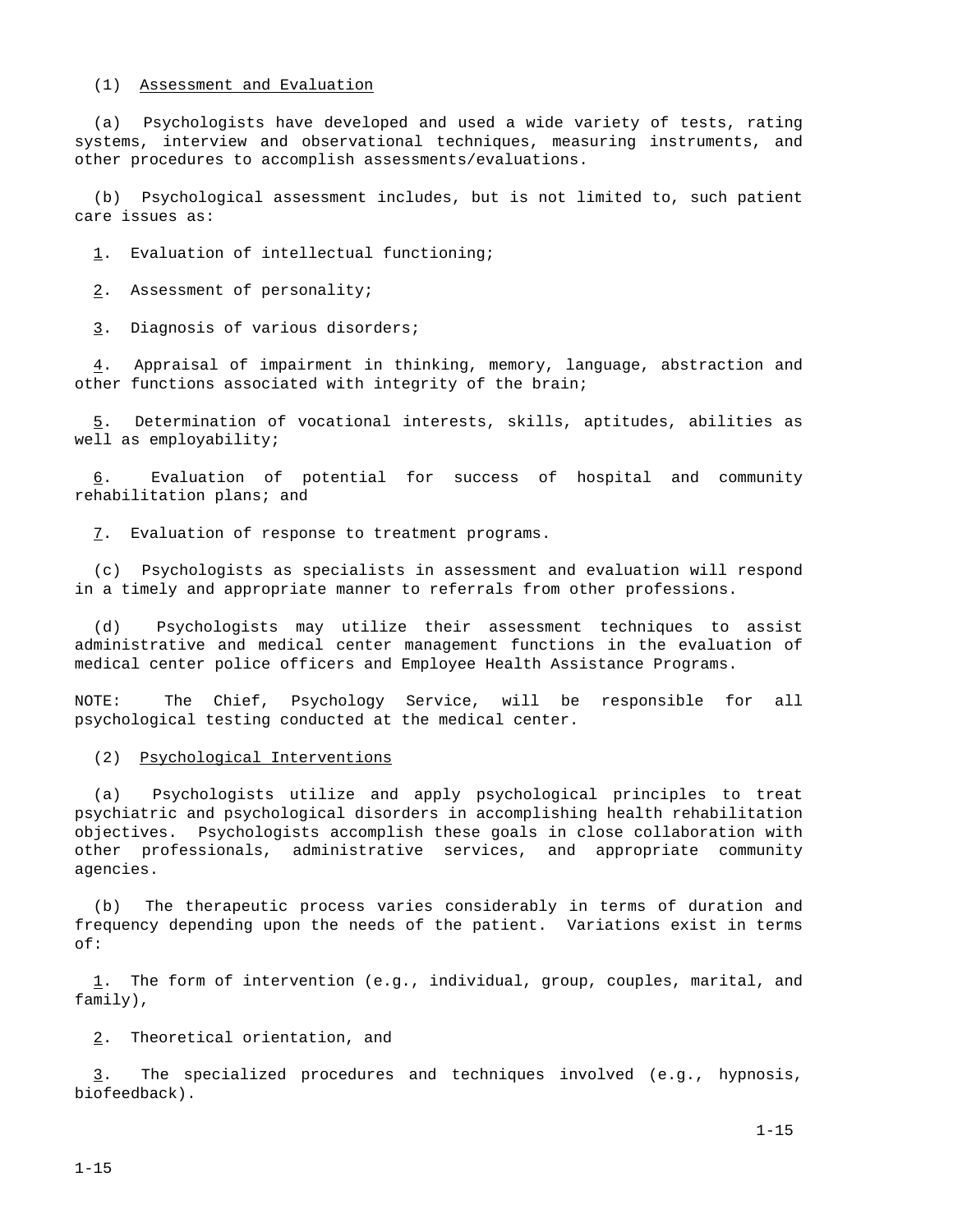(3) Therapeutic Programming. Psychologists contribute to the planning, development and implementation of therapeutic programs as those programs involve the application of psychological principles. Psychologists may serve as Unit Programmers, or Unit Chiefs, in designated treatment programs.

(4) Vocational Services

 (a) As part of the patient's psychological rehabilitation, appropriately credentialed members of the Psychology Service staff may provide vocational and educational services including:

 1. Assessment of functional intelligence, abilities, aptitudes interests, and motivation;

2. Counseling;

- 3. Training; and
- 4. Follow-up.

 (b) Counseling Programs may be developed to provide both professional counseling, and evaluation and assessment, as well as the necessary assistance in job maintenance skills.

 (c) Psychologists promote the establishment of, and provide administrative leadership and support for the development of Work Therapy Programs, e.g., Compensated Work Therapy, Incentive Therapy, Therapeutic Printing, etc.

 (d) Continuity of vocational services is maintained through extension of activities into the community. Psychologists maintain liaison with agencies, both VA and extra-VA which contribute to the veteran's total rehabilitation. Psychologists have the responsibility to coordinate their efforts with the State Division of Vocational Rehabilitation, and other recognized rehabilitation facilities and agencies.

 (e) The vocational plans of eligible veterans should be coordinated with the appropriate Division of Vocational Counseling and Rehabilitation of the VBA (Veterans Benefits Administration). In those medical centers at which there is no staff psychologist, the medical center Director may arrange for the designation of a consultant in psychology from a nearby VA or other resource.

NOTE: All psychology consultants will meet the qualification standards for psychologists in VHA.

(5) Consultation

 (a) Psychologists are frequently requested to provide consultation on clinical care issues to other medical staff. Such activities may include:

1. Team treatment planning meetings,

2. Chart rounds,

 3. Response to formal and informal requests by staff for diagnostic and treatment,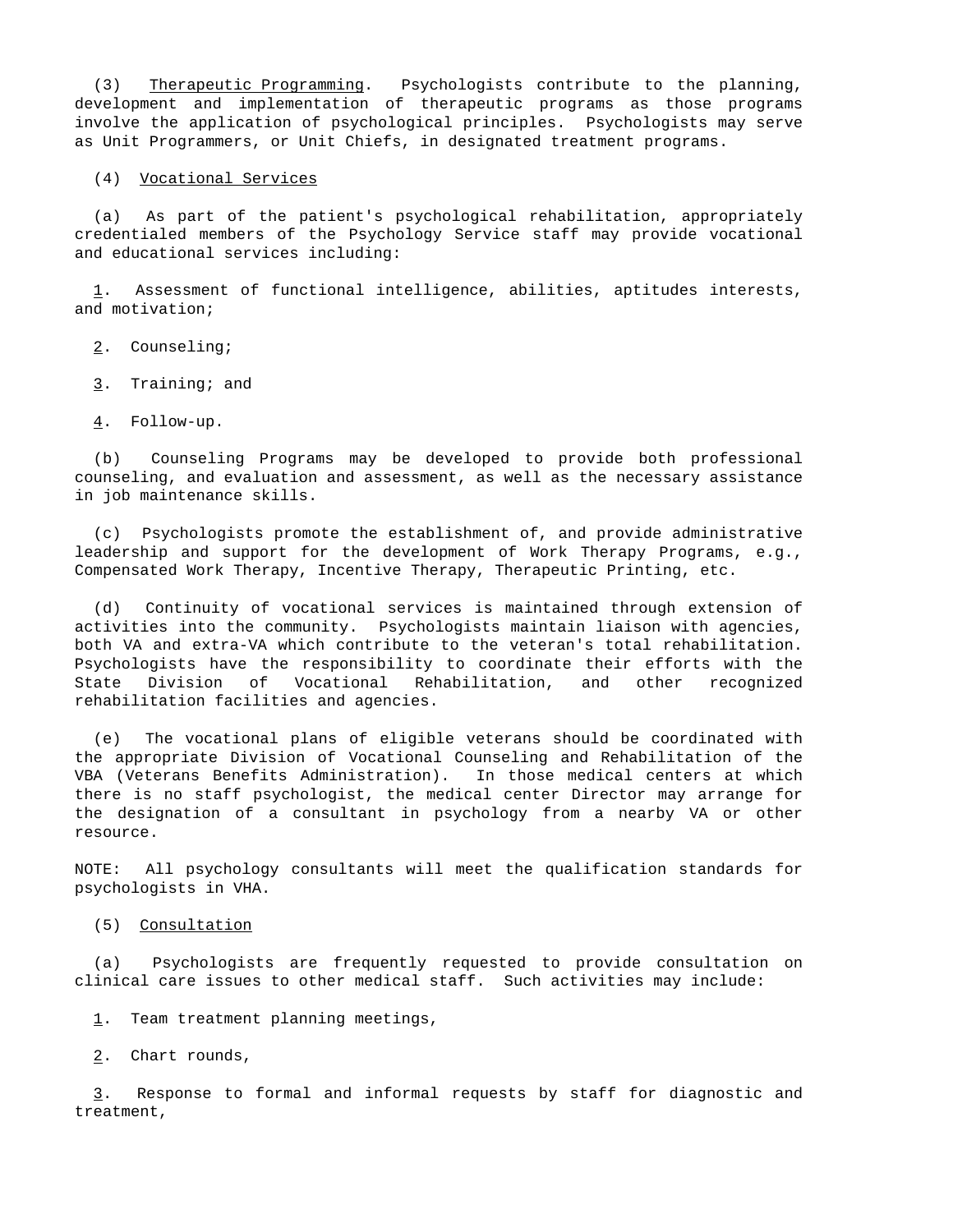4. Psychological intervention,

5. Consultation reports based on chart review, and

6. Telephone contacts regarding patient care issues.

 (b) Psychologists may be asked to perform liaison activities on medical center units that have no assigned psychology staff.

### d. Education and Training

 (1) Predoctoral. Psychology Services may conduct a broad program of education and training at the predoctoral level in compliance with the policies of the Office of Academic Affairs (14). These policies allow for various training options at the predoctoral level, such as internship and practicum experience, as well as for a variety of specialized training programs (e.g., ITTP (Interdisciplinary Team Training Program in Geriatrics), GRECC (Geriatric Research, Education, and Clinical Center).

 (2) Postdoctoral. Postdoctoral training may be provided in an organized, sequenced program of training at a level beyond the doctorate degree level. Fellowship Programs will adhere to the policies of the Office of Academic Affairs (14), relevant standards found in APA accreditation criteria, and, standards promulgated by a recognized specialty group (e.g., Neuropsychology) if applicable.

#### (3) Professional Growth and Development

 (a) In order to enrich patient care by ensuring the maintenance of the highest levels of psychological skills and knowledge, psychologists develop and participate in programs of continuing education. Psychologists may avail themselves of RMEC (Regional Medical Education Center)-sponsored educational opportunities, funded details, and in-service offerings provided both within Psychology Service and by other appropriate disciplines.

 (b) Such educational and training activities are important elements in staff members meeting their ongoing licensure renewal requirements, clinical privileges and in preparation for board examinations.

 (c) Psychologists are encouraged to participate in professional educational programs through presentations of scientific and professional treatises.

 (4) Academic Affiliations. Psychology Service must have affiliation agreements from the university and academic institution of each student in its training program.

 (a) All Psychology Services are strongly encouraged to establish and maintain relationships with appropriate academic departments at universities and academic institutions within their geographical area. Relationships should be fostered with academic departments of psychology housing APA approved programs in clinical, counseling or other recognized specialties in Psychology.

 (b) Relationships should be fostered with appropriate academic departments at affiliated medical schools.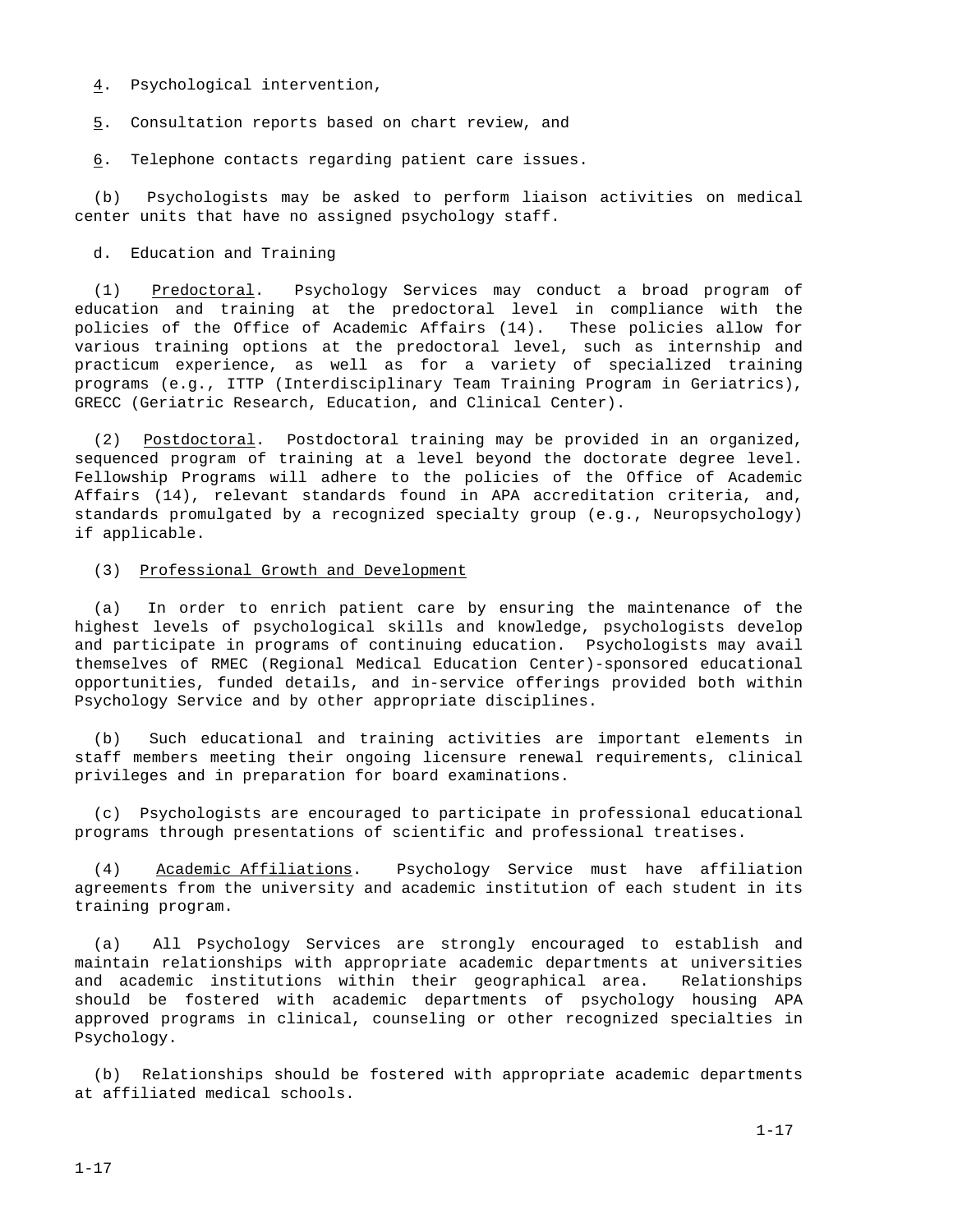(c) Such Affiliations may increase continuing education opportunities, promote research endeavors and enhance patient care.

e. Research

 (1) Research Programming. Adequate opportunity should be fostered for independent and collaborative research investigations by psychologists in VHA.

 (a) Research funds may be sought to support psychological research projects.

 (b) Research projects must be approved through appropriate review processes, and be conducted with the highest level of respect for the subjects involved.

 (2) Program Evaluation. Psychologists promote and assist in Program Evaluation studies to provide:

(a) Information regarding program efficiency,

(b) Plan for change or modification, and

(c) Use resources effectively.

f. Administrative and Management Functions

 (1) Psychology Service Administration. Psychology Service staff participate in necessary administrative activities in support of Psychology Service. Activities include the timely completion of reports, attendance at staff and other committee meetings, and participation in Service level projects.

 (2) Medical Center Administrative Activities. Psychology has an important contribution to make to the administrative and programmatic functioning of the medical center at large and is a part of the facility management team. Psychologists, by virtue of their training in organizational development, program evaluation, and statistical analysis have skills which suit them to assist medical center management in a variety of roles.

 (a) Membership on the Clinical Executive Board and the Mental Health Council is essential.

 (b) Appointment to the Dean's Committee and Medical Staff membership are encouraged and supported, along with membership on the Executive Committee of the Medical Staff.

(c) Participation in facility committees and task forces is encouraged.

 (3) Extra-Medical Center Administrative Activities. The expertise of the Psychology Service should be used at the regional and national levels contributing to such activities as VA Central Office task forces and technical advisory groups. Psychology Service staff may be used to address community psychological issues which impact on the well-being of veterans and to provide expertise to community organizations.

 g. Quality Assurance. The Chief, Psychology Services, is responsible for ensuring that high quality psychological services are being delivered in a clinically appropriate and cost effective manner.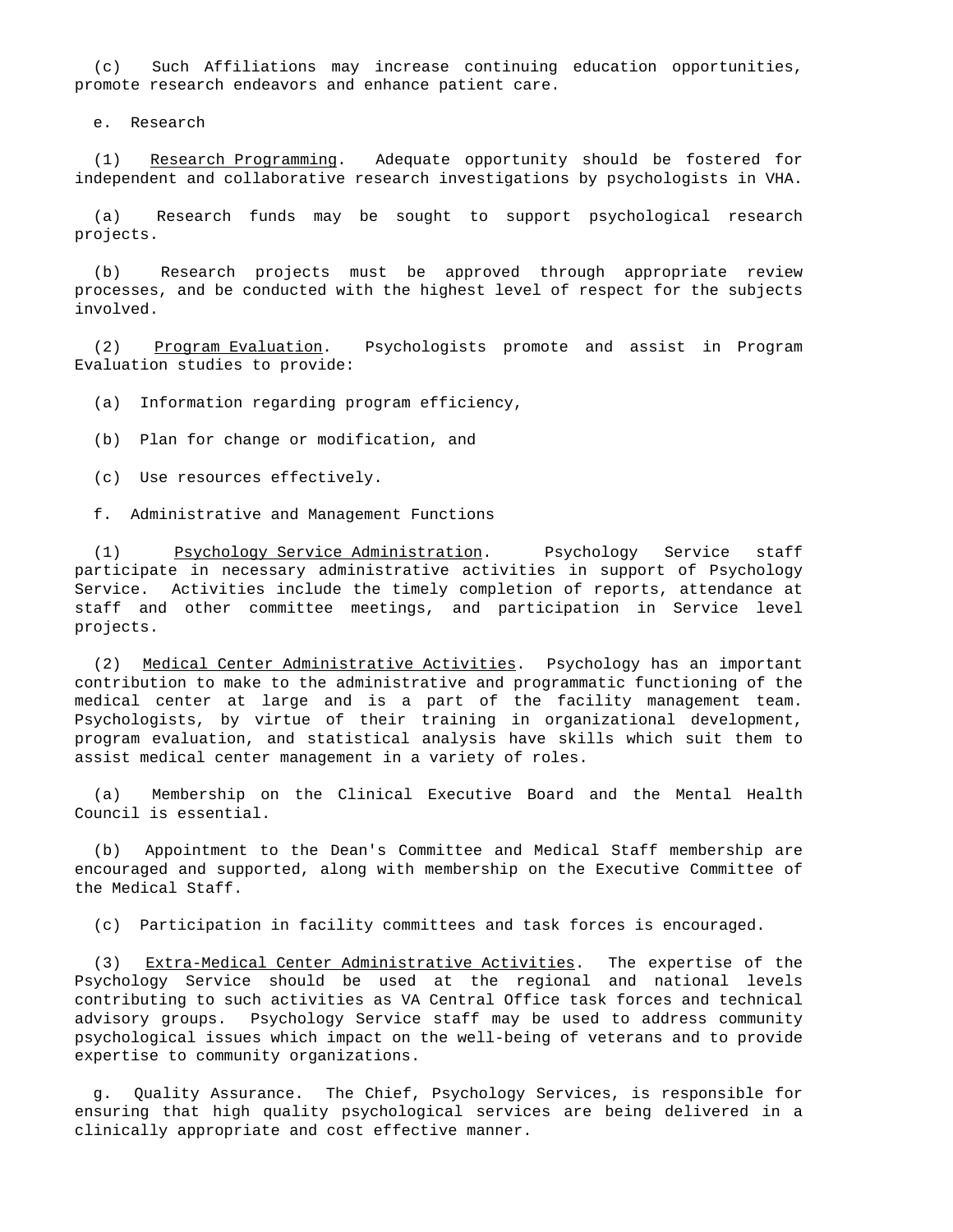(1) Quality care should be verified by systematic service Quality Assurance and Utilization Review Programs that are in compliance with VA, JCAHO (joint Commission on Accreditation of Healthcare Organizations) and other applicable accrediting bodies. This service review program should be integrated with the medical center's total Quality Management Program.

 (2) Clinical Privileging. In compliance with JCAHO requirements, VA Central Office directives and medical center bylaws, staff psychologists are to be granted clinical privileges which are approved through the Clinical Executive Board by the medical center Director. Clinical privileging affirms the professional qualifications and credentials of each psychologist involved in direct patient care activities in both general and specialized proficiencies, and ensures that specific health care services are provided by professionals with the prerequisite knowledge and skills necessary to do so in a competent and professional manner. Each medical center is encouraged to privilege psychologists at levels commensurate with their licenses.

 (a) All consulting psychologists whose duties include direct patient contact are required to be privileged.

 (b) Psychologists whose responsibilities do not include direct patient contact (e.g., research psychologists) are not required to be privileged.

 1. Psychology technicians, aides, assistants and other support staff at the subdoctoral level whose duties are assigned and supervised by doctoral staff psychologists are not required to obtain clinical privileges.

 2. Psychology interns, practicum or other nondoctoral students do not receive privileges.

 (c) Clinical privileges must be reviewed annually, updated and renewed on a bi-annual basis or whenever the defined practice changes. Verification and documentation of education, training, licensure, health status, experience, and demonstrated competence are inherent in the credentialing process for clinical privileges.

 (d) Additional defined criteria (e.g., specialty training, certification) should be achieved for privileges in specialized proficiencies and techniques such as:

- 1. Neuropsychology,
- 2. Hypnotherapy,
- 3. Sexual dysfunction therapy,
- 4. Biofeedback,
- 5. Aversive conditioning, and
- 6. Other specialties.

NOTE: The Chief, Psychology Service, is responsible for certifying the proficiency of staff psychologists, with or without the assistance of a Psychology Professional Standards Board.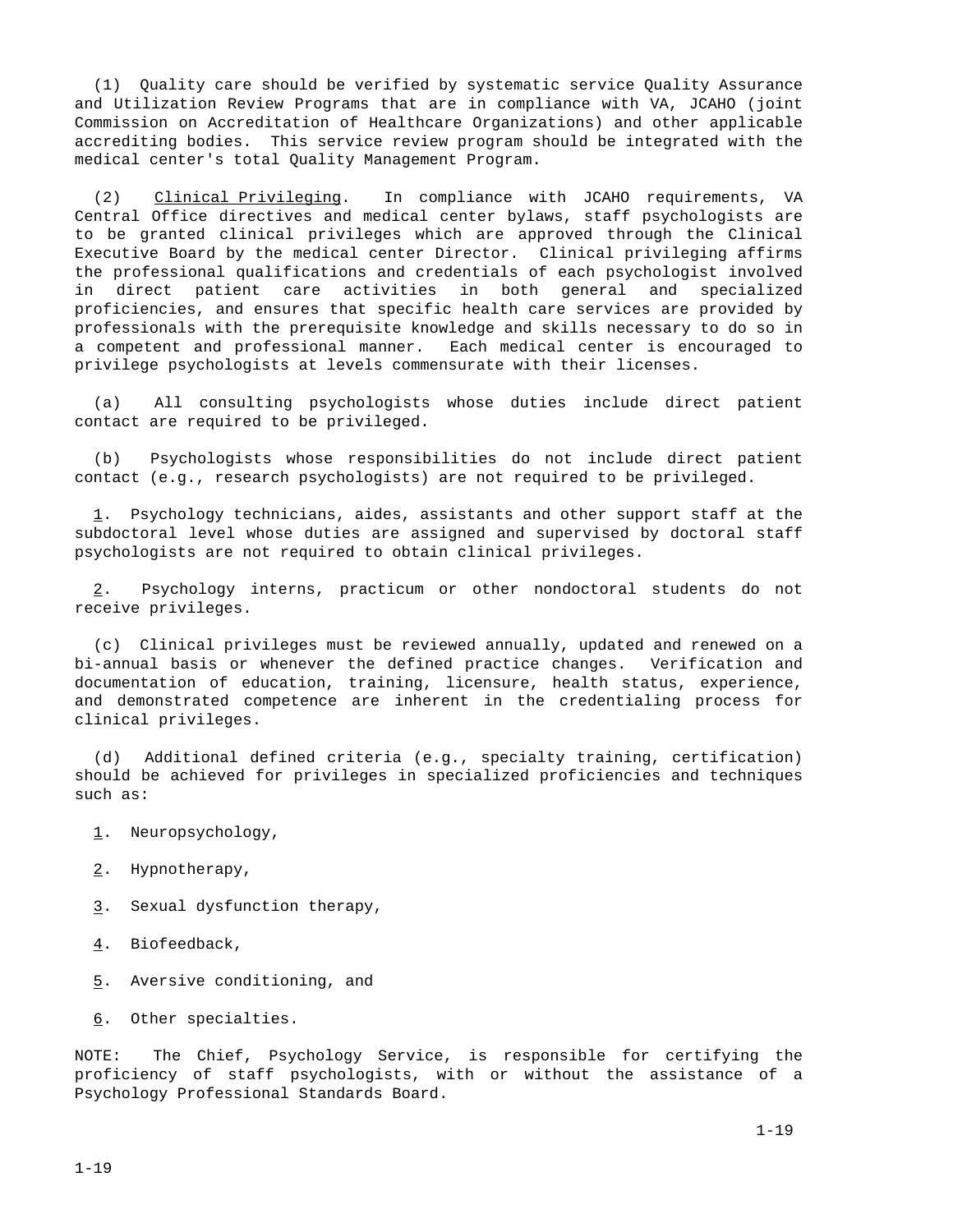(3) Psychology Professional Standards Board. Psychology Service may establish and utilize a Psychology Professional Standards Board for delineation of qualifying and maintenance standards of practice. The Board will:

 (a) Review documentation and recommend clinical privileges to the Chief, Psychology Service.

 (b) Monitor other professional standards activities to ensure compliance with VA policies, medical bylaws, and regulations of national accrediting bodies.

NOTE: Specific activities associated with peer review vary as a function of each Psychology Service's responsibilities and staffing patterns. The peer review process serves the purpose of having work reviewed by Psychology staff colleagues to ensure and enhance the quality of patient care. Such procedures may include medical record audits and case presentations.

### (5) Additional Quality Assurance Mechanisms

 (a) Psychology Services should develop programs that will include both direct and indirect measures of quality such as feedback from user services and professions, fulfillment of continuing education requirements, patient satisfaction survey results and performance standards attainment.

 (b) Other measures include APA Fellow status, ABPP board certification and publications by staff. In addition to monitoring quality of care, utilization review mechanisms must be in place to ensure that patient care services are clinically appropriate and delivered in a cost effective manner. Psychology Services must have in place procedures for ensuring internal controls of assessed risks and vulnerabilities inherent in Service activities.

### h. Automated Data Processing

 (1) The VA develops and maintains licenses with copyright holders for the automated application of psychological tests. Royalty fees to the copyright holders based on the quantity of automated tests used are remitted by VA Central Office. With distribution of the DHCP (Decentralized Hospital Computer Program) Mental Health Package, copyrighted tests for which VA Central Office has licenses are automatically sent to each VA facility with psychological services. Each facility is notified by VA Central Office concerning the addition of tests and/or changes involving existing licenses.

 (a) For automated testing, the Mental Health Package contains security keys to ensure that only properly credentialed psychologists have privileges to access psychological tests.

 (b) The Chief, Psychology Service (or senior Psychologist at VA facilities with no Psychology Service):

 1. Determines who will be issued the appropriate security keys for automated testing.

 2. Notifies the site manager or Chief of Information Resource Management of the names of individuals authorized to have the keys.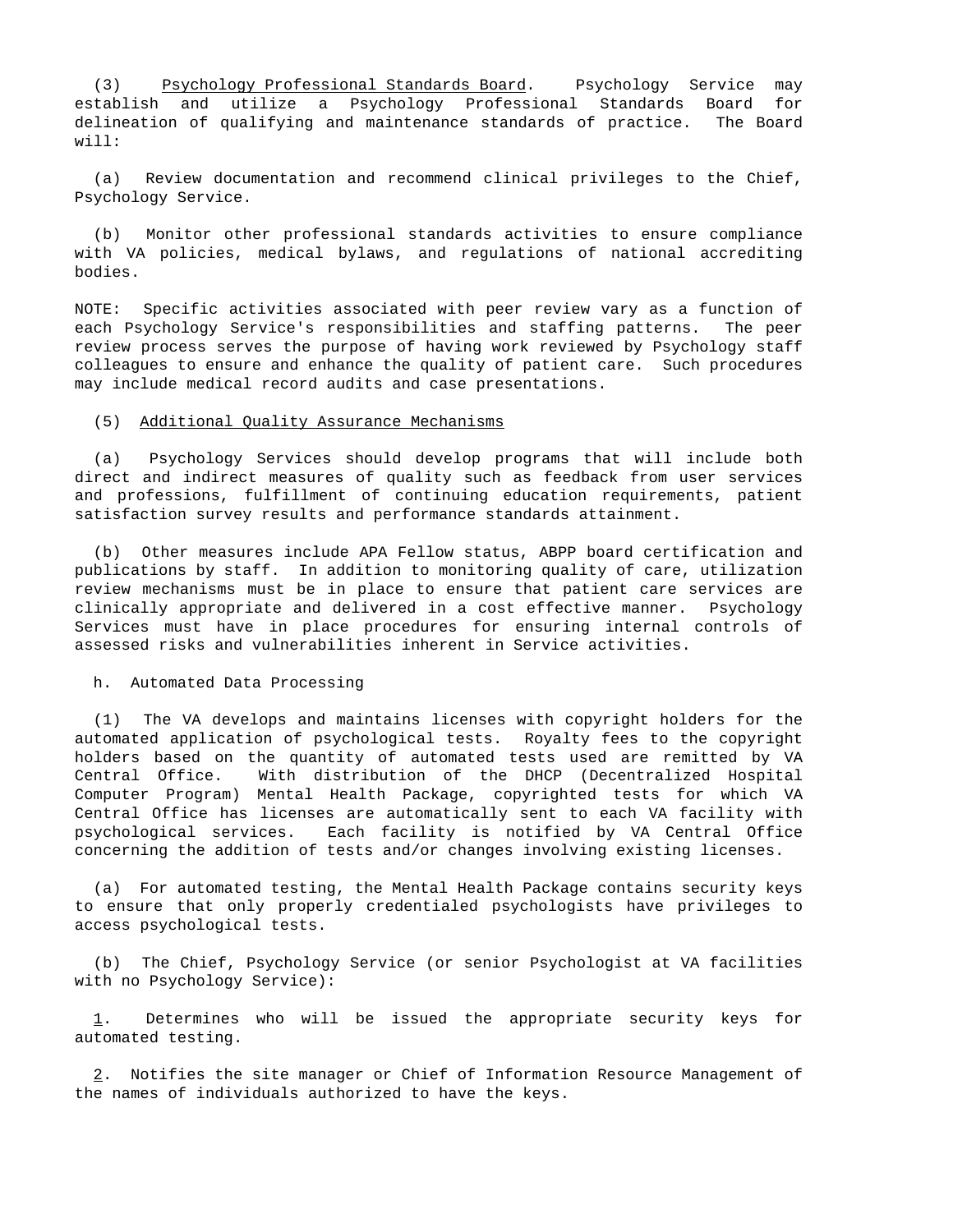3. Ensure that the keys are not issued to unauthorized individuals.

 (2) Psychologists in VA abide by the standards for educational and psychological testing as published jointly by the American Educational Research Association, APA, and the National Council on Measurement in Education.

 (3) Automated psychological testing will not be performed at VA facilities which have no assigned psychologist(s) or psychology consultant(s).

### 1.06 INTEGRATION OF SERVICES

 The Chief, Psychiatry Service, and Chief, Psychology Service, are responsible for the integration of mental health services rendered on the wards and in Ambulatory Care Programs of the medical center. In larger installations where there is an Associate Chief of Staff for Ambulatory Care, these ambulatory programs must be coordinated with that of the Associate Chief of Staff, but the respective service chief retains line responsibility to the Chief of Staff. Because continuity of care is important, to the degree possible, patients will be provided care by members of the same treatment team as inpatients and/or outpatients. It is recommended that a case management or "primary therapist" approach be effected.

### 1.07 INTERDISCIPLINARY MENTAL HEALTH TEAM

 a. Primary responsibility for mental health services rests with the Chief, Psychiatry Service, except when designated (Par. 1.05).

 b. Mental health care is usually provided on mental health units by a team of qualified staff drawn from each of several professional services. This mode more fully uses and coordinates the unique expertise of each of these specific health care disciplines so that patients may have the most effective treatment and rehabilitation possible within available resources.

 c. As needed, other health care professionals will be assigned by their respective service chiefs to serve on interdisciplinary treatment teams. Professionals from other services assigned to the Psychiatric Service Program will look to their own service for assessment of professional growth, recommendation for promotion, approval of leave, and new equipment. Performance approval should originate with their professional services, but take into consideration solicited input from the clinical program directors.

 d. Any properly trained mental health professional may be assigned team leadership by the Chief, Psychiatry Service, in collaboration with the chief of service of the appropriate discipline. Thus a psychiatrist, psychologist, social worker, nurse, or rehabilitation medicine professional, may become a treatment team leader on a ward or in an ambulatory/outpatient program, such as a mental health clinic, or outpatient Drug Dependence Treatment Program.

 e. The details of treatment planning for any particular patient will represent the collective judgment of the treatment team with the overall approval of the Chief, Psychiatry Service, or designee. Practitioners in other disciplines or from other services or other medical centers or from VA Central Office will be freely consulted either by phone, letter, or visit for particularly difficult, or unusual, questions concerning diagnosis and treatment planning.